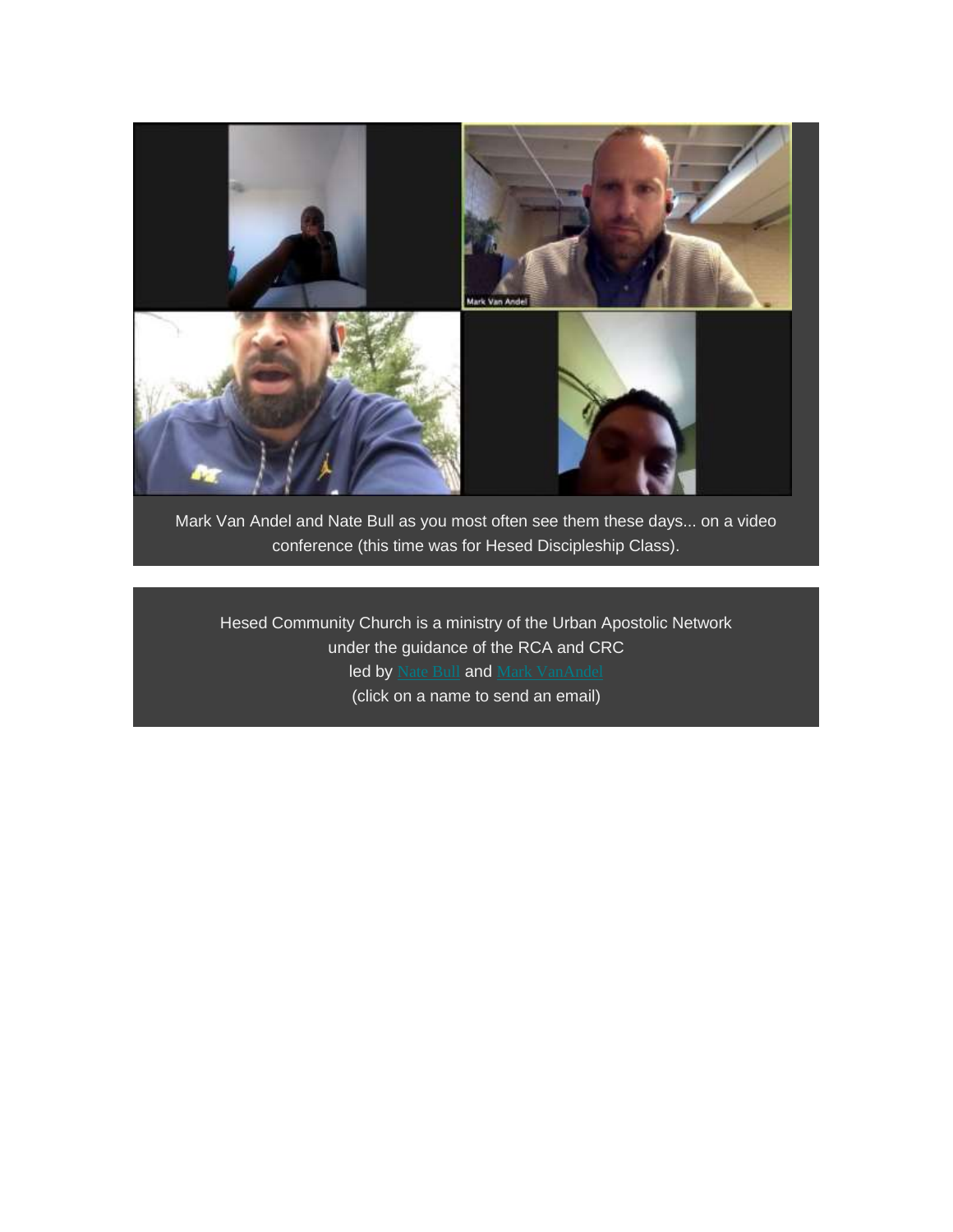

Just like all of you, our lives and ministry has changed radically as a result of COVID-19. Our city has been hit hard with sickness and death in this pandemic. Although no one affiliated with our Hesed community has become sick as of this writing, we are personally connected to people who have died from this virus. Grief is a lingering guest in Detroit, but it seems to have taken a more permanent residence in these days.

Although we've had to adapt significantly, our neighborhood ministry has continued to be responsive to the needs of the neighborhood. We have used text messaging, phone calls, video conferences, front porch visits, and even prayerfully driving up and down the streets to connect with our Hesed friends.

In order to keep our Thursday pattern of serving lunch and holding Bible study,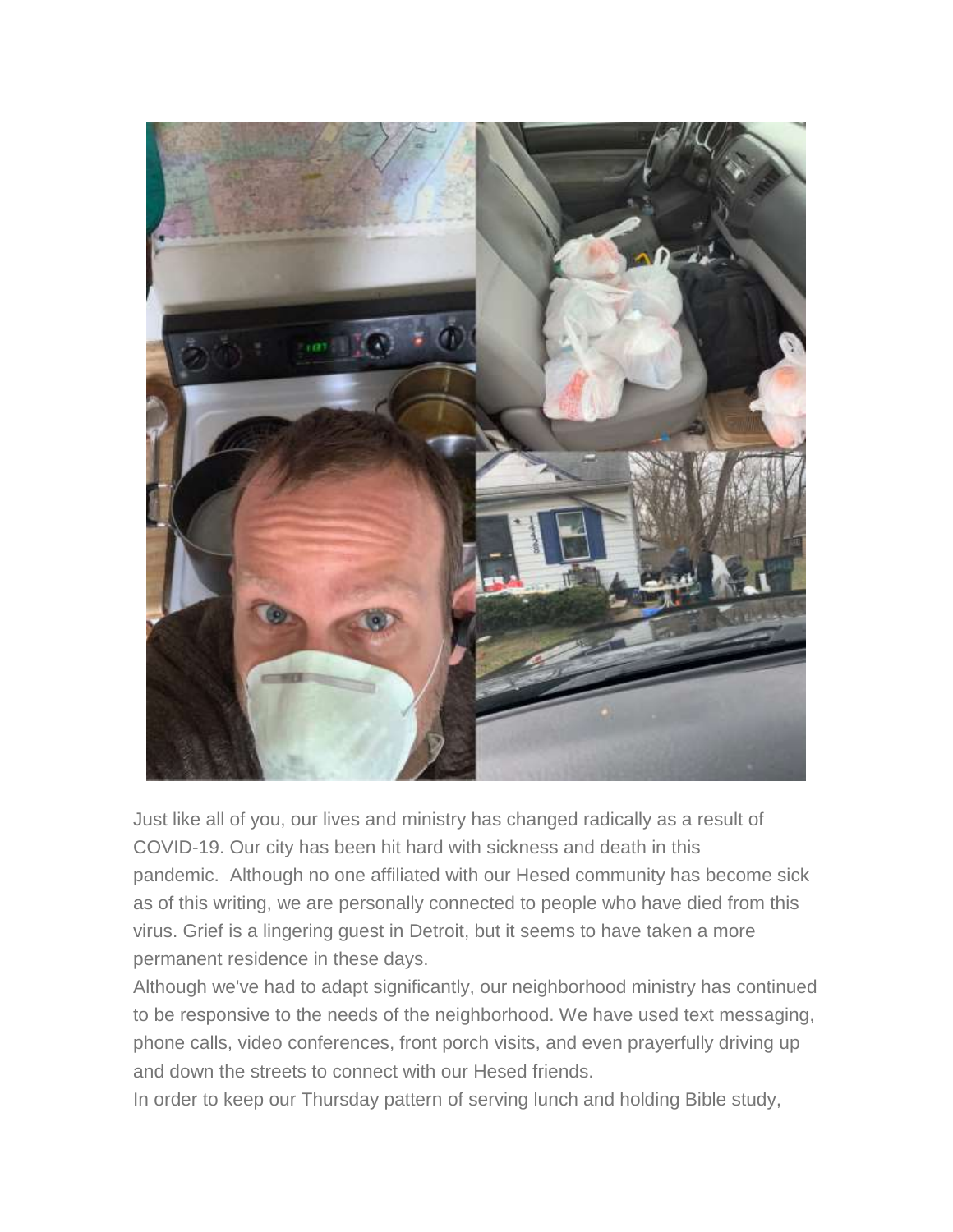we've gone to delivering lunch to neighborhood porches and sharing Bible study on a video chat. And our Discipleship group keeps meeting online on Fridays as well, so we've been able to maintain our "normal" programs.

But a crisis like this requires extraordinary responses as well, so we started with initiated grocery deliveries to families. Food insecurity has consistently been an issue in our communities, but there is more urgency around it in this season. We also determined that school-aged children needed to stay connected to their educational process through technology. So we have been connecting people to technology and internet resources and providing tablets and chrome books to ensure that children can participate in distance learning. We also have helped adults register for their stimulus checks and other available resources. During this challenging season, we have also discerned that we need to be pursuing trauma and grief counseling for our Hesed community. So we've initiated conversations and opportunities with trained trauma counselors to provide healing

Through all of these endeavors, we have had the support of many individuals, churches and foundations who have empowered us to do this work within our neighborhoods. We appreciate all the support that our Hesed friends are giving to us!

space for our Hesed friends.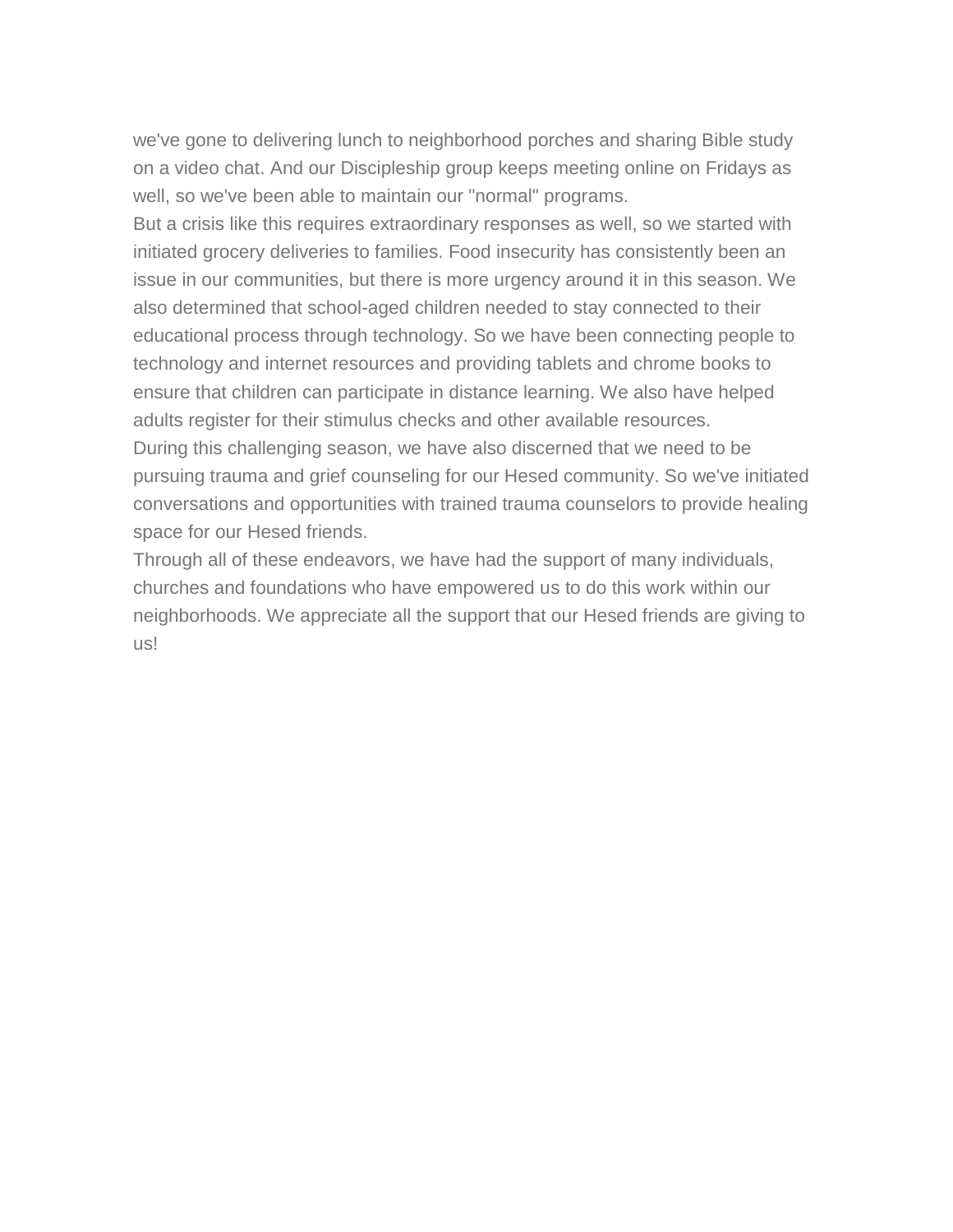

We lost a dear friend in the Brightmoor neighborhood last month. Eugene was a faithful participant in Bible Study, cleaned the ministry house on many occasions, and on a few nights slept on the couch or spare bed. He was a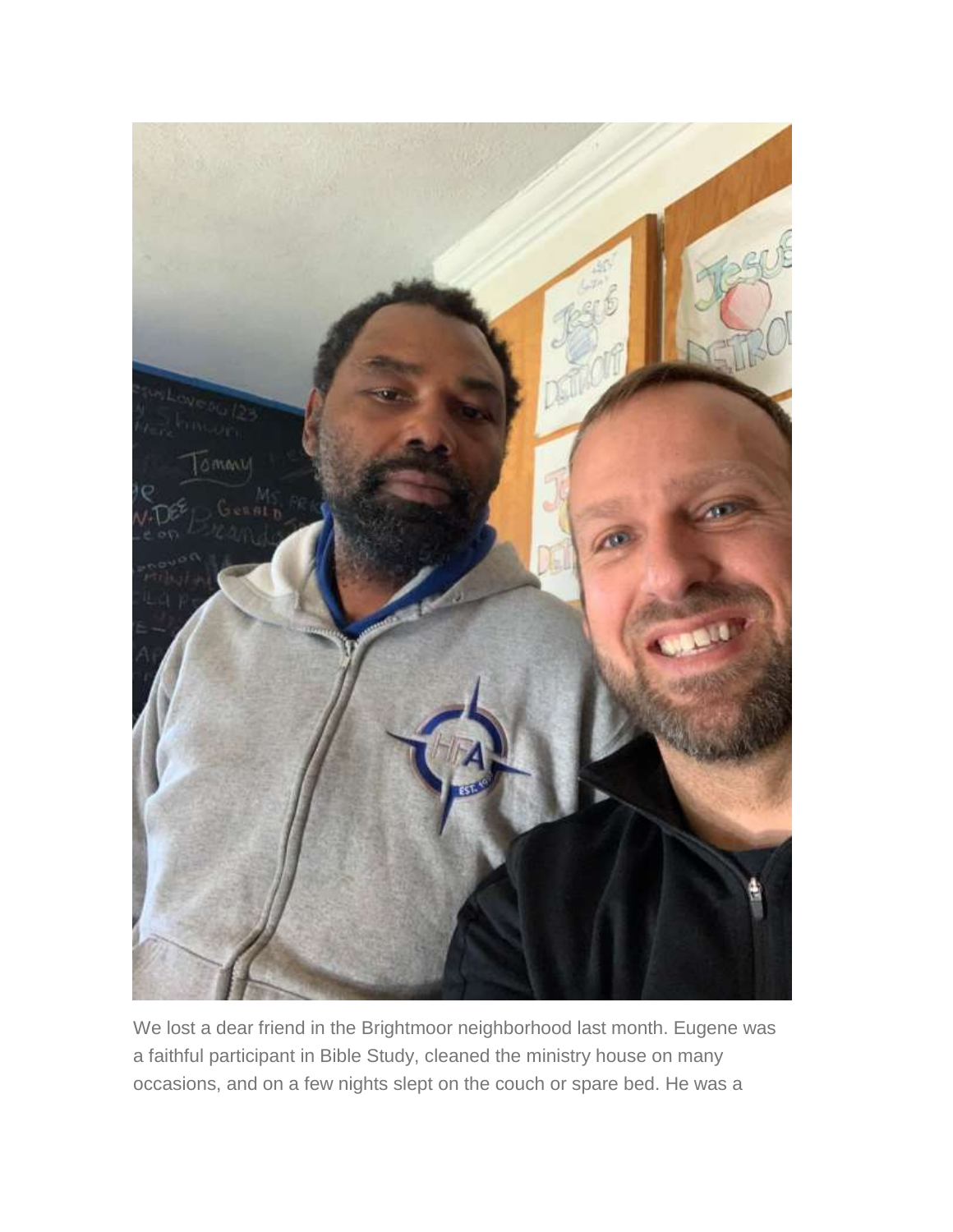known and loved part of our community, appreciated for his sense of humor and humble insight into our bible study. His appreciation for a 1/2 inch thick peanut butter sandwich was legendary.

Fortunately, this week we were able to gather a handful of neighborhood friends together in a vacant lot to honor the life of Eugene. We will continue grieve the loss of this gentle giant who brought so much joy to our community.



Although our ministry hasn't stopped, we still miss gathering around a table for good food and sharing love. We anticipate starting outdoor gatherings in small groups within the next month (with adequate distancing and safety measures).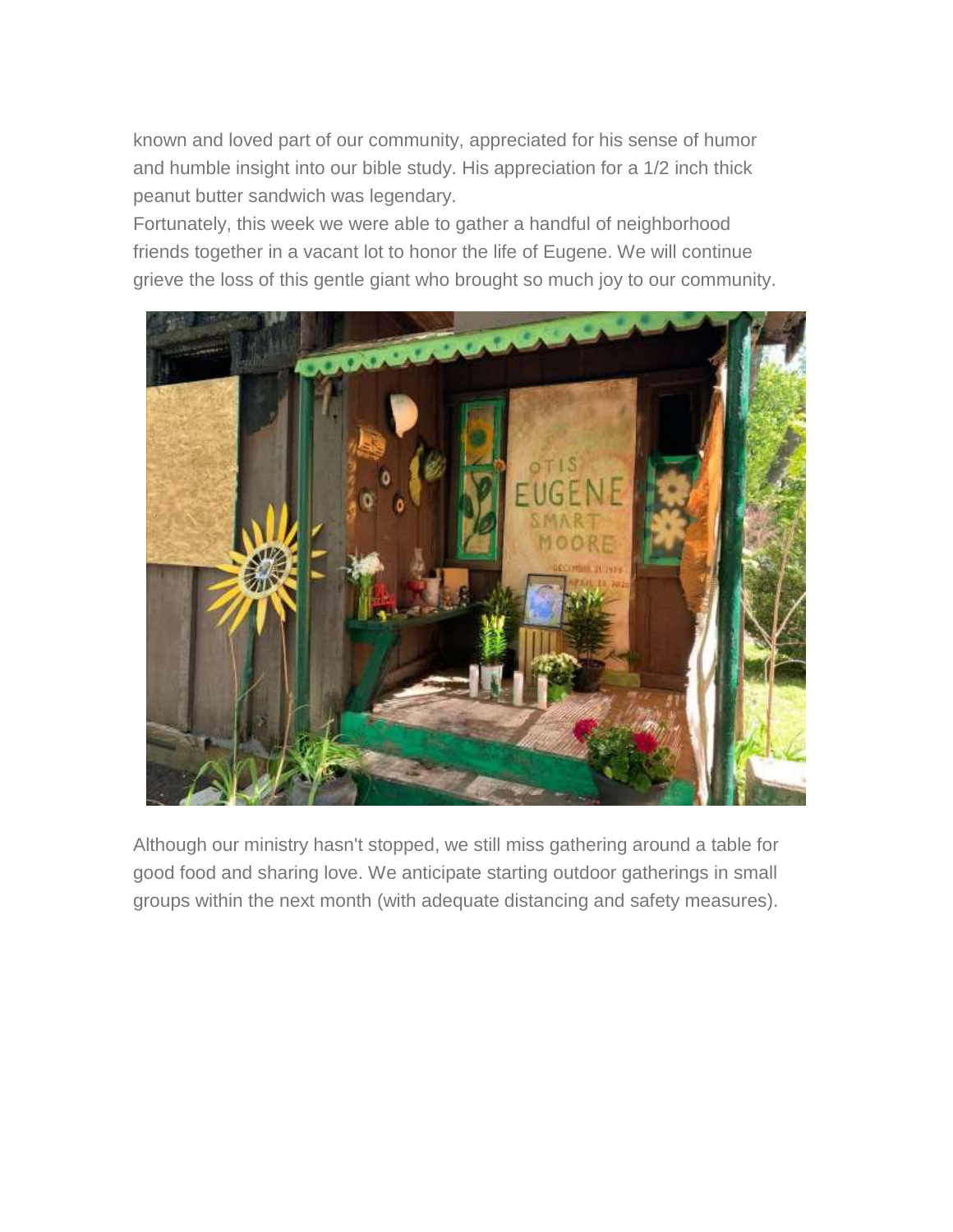

**Follow us on [Facebook](https://nam11.safelinks.protection.outlook.com/?url=https%3A%2F%2Fhesedcc.us8.list-manage.com%2Ftrack%2Fclick%3Fu%3Dca932515f9d8d4d68f74a8bf5%26id%3D744183c6d4%26e%3Dcf140aa850&data=02%7C01%7C%7C892daee944d844ec4fa608d7fe8beca6%7C84df9e7fe9f640afb435aaaaaaaaaaaa%7C1%7C0%7C637257749227369858&sdata=VqNeVVhJ%2Bs3WOjIby3fvA1Lt49ZrUEyxWUOx3j0Rg6o%3D&reserved=0)**

**Follow us on [Instagram](https://nam11.safelinks.protection.outlook.com/?url=https%3A%2F%2Fhesedcc.us8.list-manage.com%2Ftrack%2Fclick%3Fu%3Dca932515f9d8d4d68f74a8bf5%26id%3D7680c99648%26e%3Dcf140aa850&data=02%7C01%7C%7C892daee944d844ec4fa608d7fe8beca6%7C84df9e7fe9f640afb435aaaaaaaaaaaa%7C1%7C0%7C637257749227374846&sdata=y1wifbOR0h9QVK0m3nQMWJwP37WHoH9ANJoDFpQhx3E%3D&reserved=0)**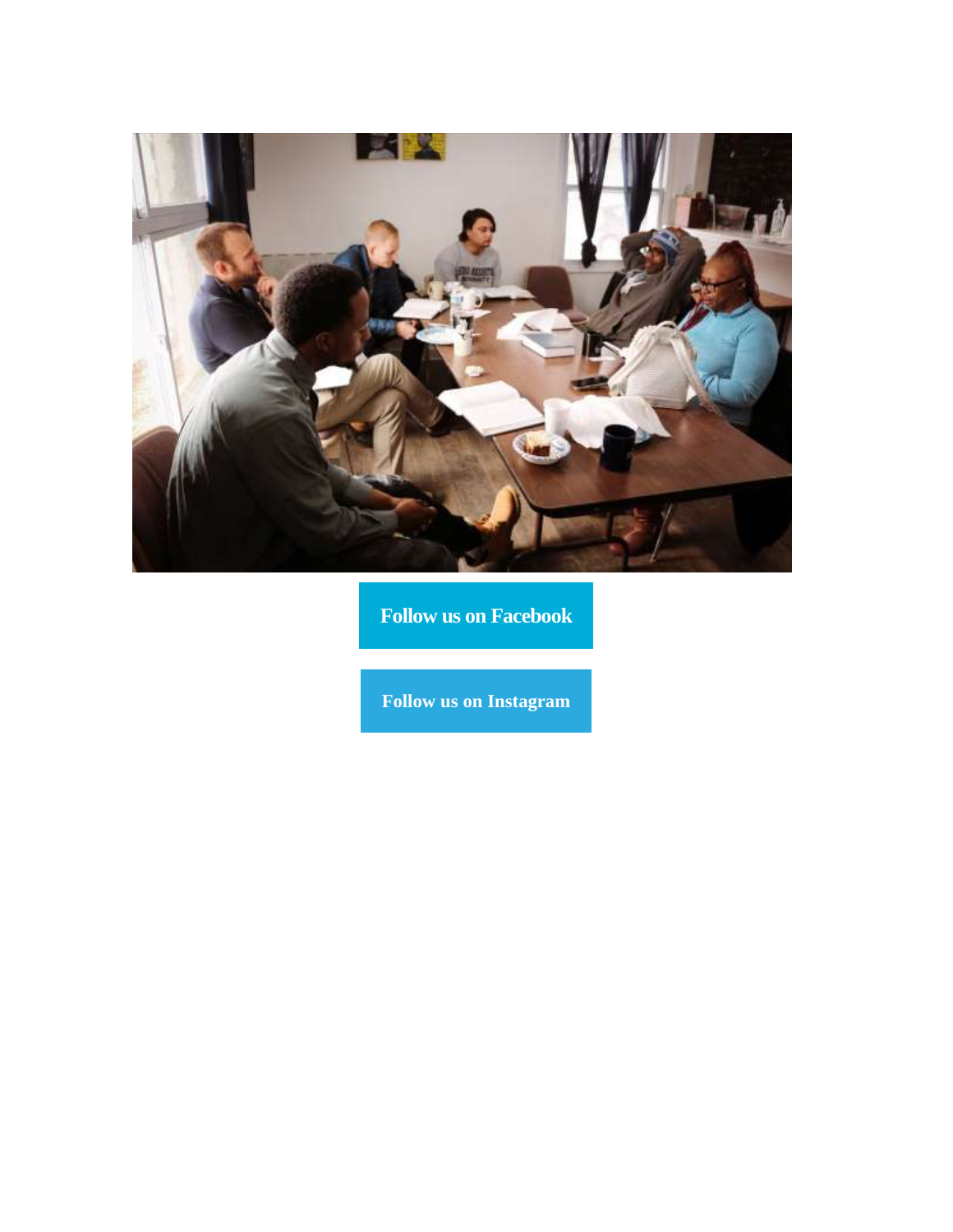

The Spirit of the Sovereign LORD is on me, because the LORD has anointed me to proclaim good news to the poor. He has sent me to bind up the brokenhearted, to proclaim freedom for the captives and release from darkness for the prisoners, to proclaim the year of the LORD's favor and the day of vengeance of our God, to comfort all who mourn, and provide for those who grieve in Zion to bestow on them a crown of beauty instead of ashes,